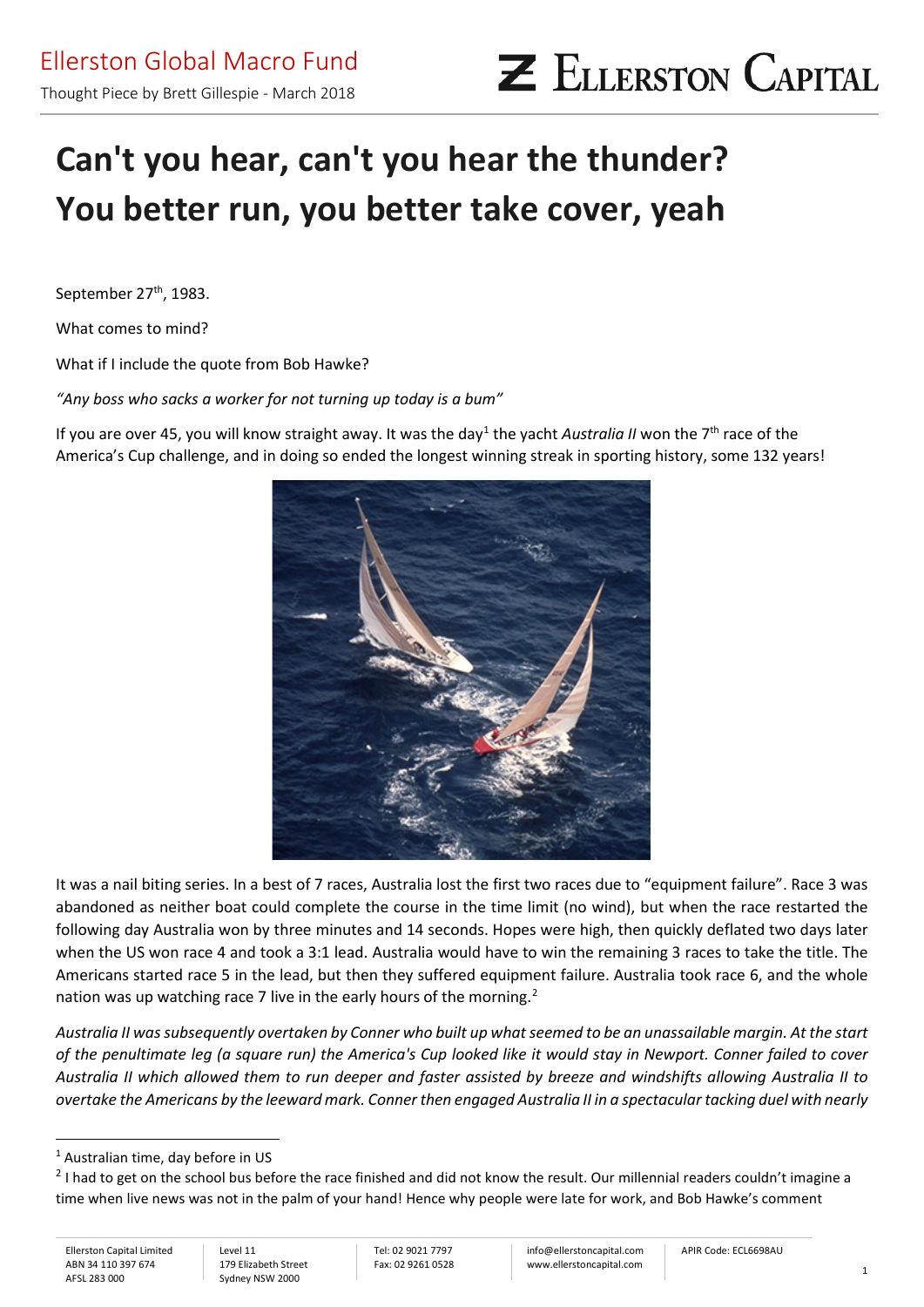*50 tacks including a number of faked "dummy" tacks trying to break the Australians' cover. Australia II held on until both boats reached the starboard layline in amongst the spectator fleet and tacked several boat lengths ahead of*  Liberty and sailed to the finish to take the race. Australia II crossed the finish line with a winning margin of 41 seconds, *becoming the first successful challenger in the 132 years "since the schooner [America](https://en.wikipedia.org/wiki/America_(yacht)) won it in a race around England's [Isle of Wight](https://en.wikipedia.org/wiki/Isle_of_Wight) in 1851"[.3](#page-1-0)*

I've always loved sailing, having grown up with a Hobie cat, and a father owning (small) yachts and racing each week. And from time to time I still do a season or two of twilight racing. One of my favourite seasons was on John Balderstone's "Jem", a Sydney 47, racing out of Rushcutters bay on Monday night – the spinnaker race. The most exciting races were when a big afternoon southerly hit mid-race. With 25-35 knot gusting winds, and a 70 square metre spinnaker needing to go up and down 3 times in a race, some very handy work was required. Indeed, I was up front, with 3 others dragging the spinnaker in as we rounded a mark when a gust reflated the sail. I held on, as you do when trying to pull a sail down on a smaller boat, only to find myself been taken over the rail. Holding on to the sail for dear life, I was bobbed in and out of the water as it flapped in the gust, before two crew dragged me back in. "You've been tea bagged" , they said.



In many ways investing islike sailing. The weather changes, often without notice, and you need to be prepared – ready to reef the sails and batten down the hatches.

And so the weather changed in March. Indeed, we might say our portfolio was tea bagged. By tariffs. And Facebook. Having navigated February with tactical precision – let's say we won race 3, we applied the same tactics for March. And the wind direction changed. Instead of rising bonds yields being the Achilles heel for the equity market, bond yields stabilised and tariffs (and Facebook) took us over the side rail and tea bagged us.

<span id="page-1-0"></span><sup>&</sup>lt;sup>3</sup> Bob Fisher and Bob Ross (1987). The America's Cup 1987: The Official Record.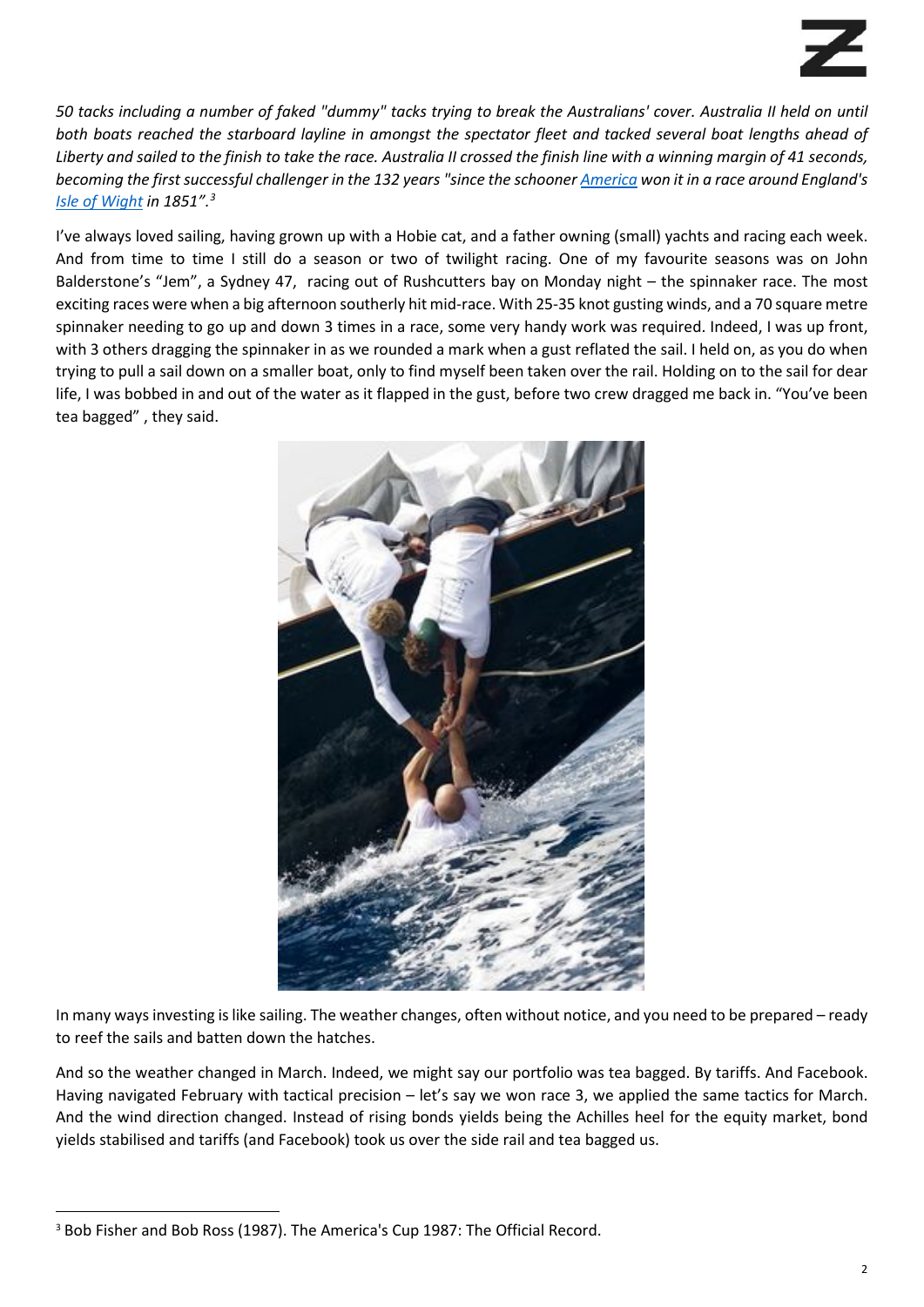So what now?

## *The outlook*

Our core view is unchanged. The US economy is going to grow well above trend this year, the Fed is determined to get back to a more neutral cash rate (3% plus) in an orderly fashion, and there is a very real risk that a wage/inflation acceleration undermines confidence in the Fed and causes the market to fear a hard landing (recession) .

It just may not play out this quarter.

March was always going to be a pivotal month for bonds, given the alarmingly high wage and inflation prints the prior month. Would data confirm the start of a trend, or just a bit of noise? If there was another high print in wages or inflation, the market was ready to declare a trend and march 10 year yields through 3%, in turn panicking the equity market. In addition, a hawkish Fed could be expected to add to momentum. Although forecasting any one month is perilous, we were willing to spend premium on short dated options for that scenario. As it transpired, both the wages and inflation print were benign. The chart below shows the expectation for the US wage print each month v the actual. And below that the gap. The market got very nervous in February when wages came in 0.3 higher than expected. Another upside surprise in March would have suggested the wages trend was accelerating. Albeit, we had a sharp downside surprise. **It will now likely take several high readings on wages/inflation to confirm a trend and panic the bond market through 3%.** 



**Average Hourly Earnings - Actual vs Survey**

The other catalyst for higher yields we were focussed on also faded a little in March. If you recall, we have written about the cessation of global central bank purchases of bonds seeing the risk premium restored to global 10 year yields. But recent **European data has being slowing**, and the ECB is sounding more dovish again.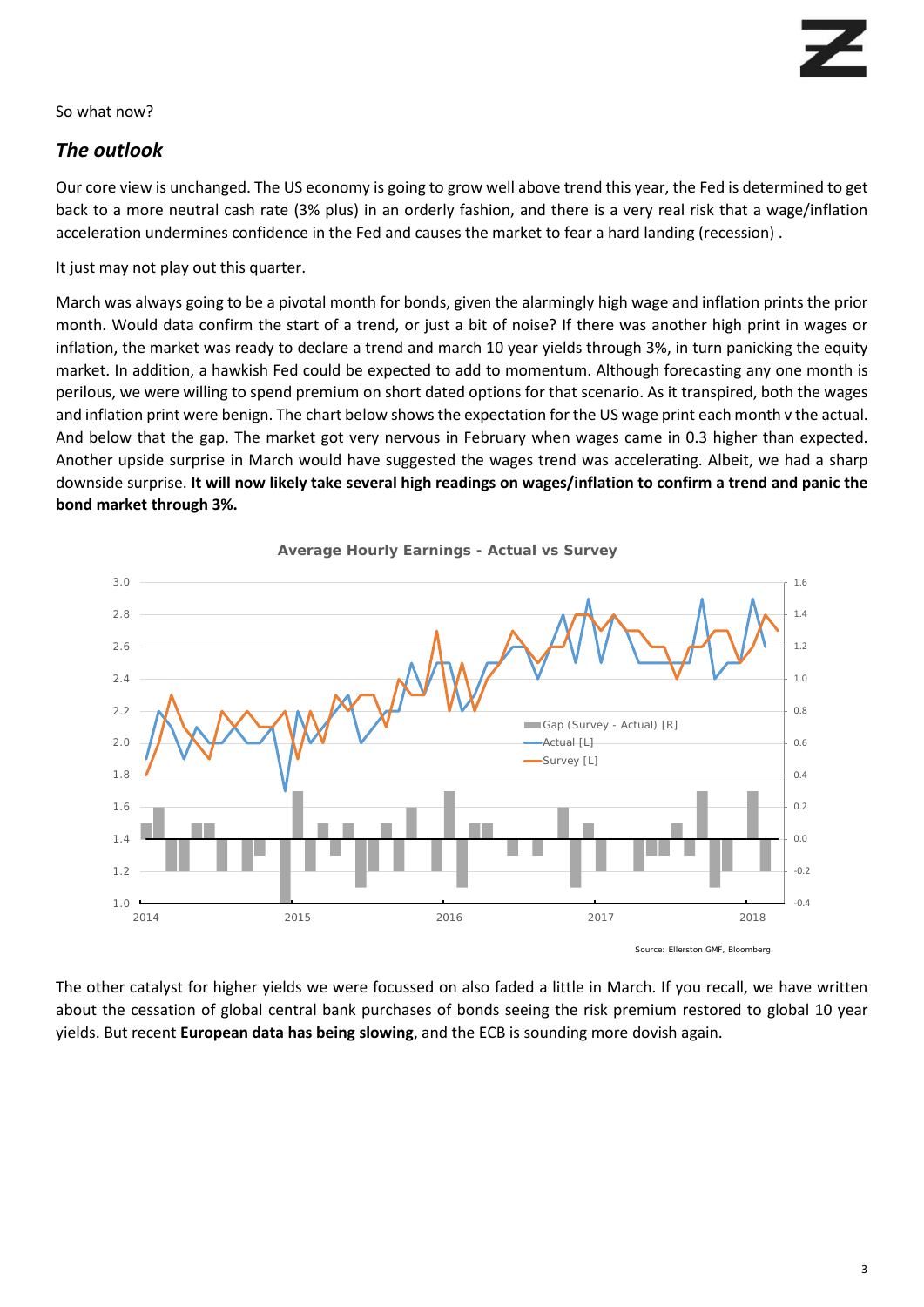

Indeed, the roll-over in global PMI's suggests a near term peak in US yields.



And flat returns for the US stock market over the next 6 months.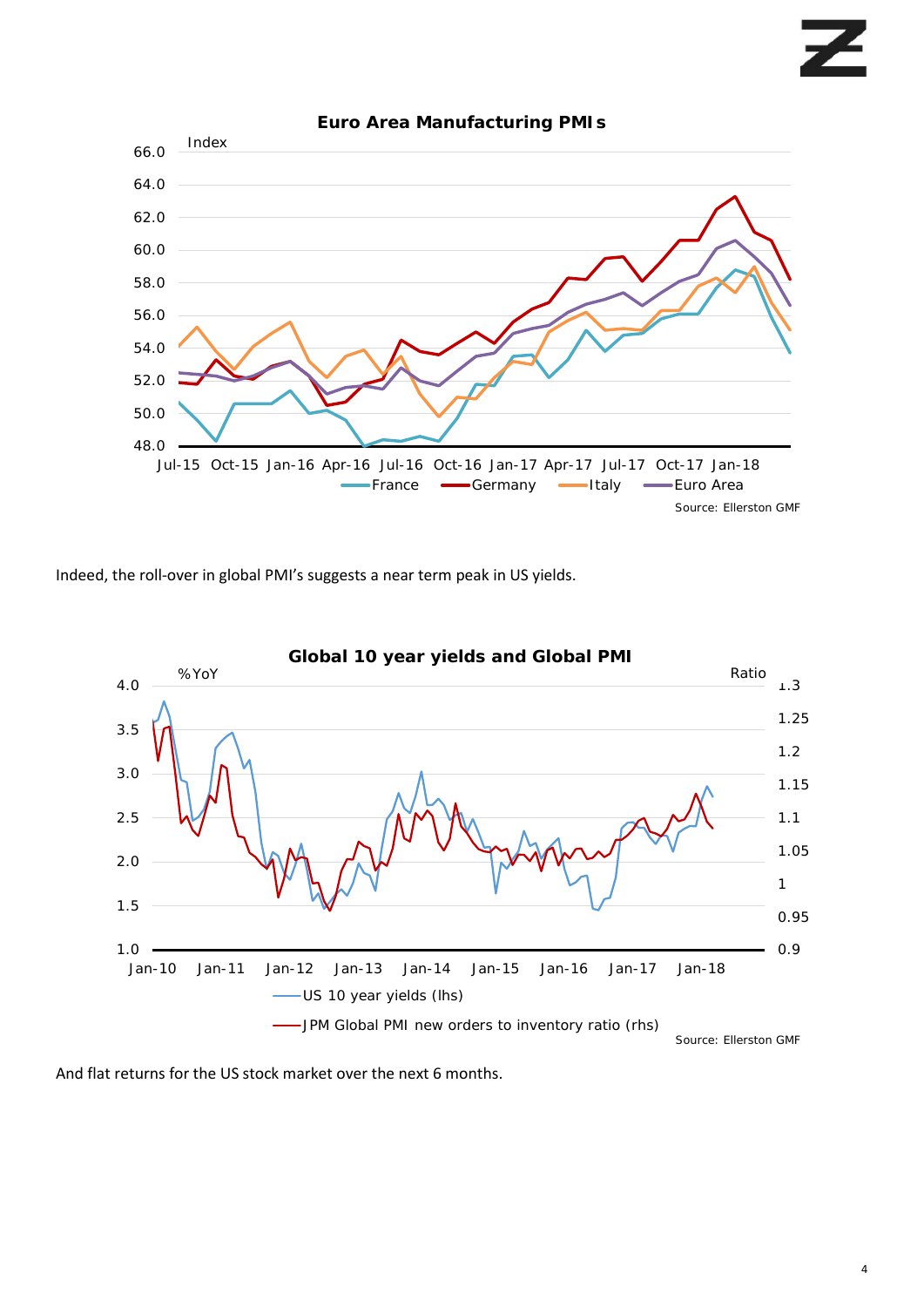

In fact, a lot of the lead indicators our economist Tim Toohey constructs show a slowing of growth, particularly outside the US.



And our financial conditions indices (FCI) suggest this trend is going to continue. Only US conditions have eased over the last year. Everyone else, although "easy", have remained the same or become less easy.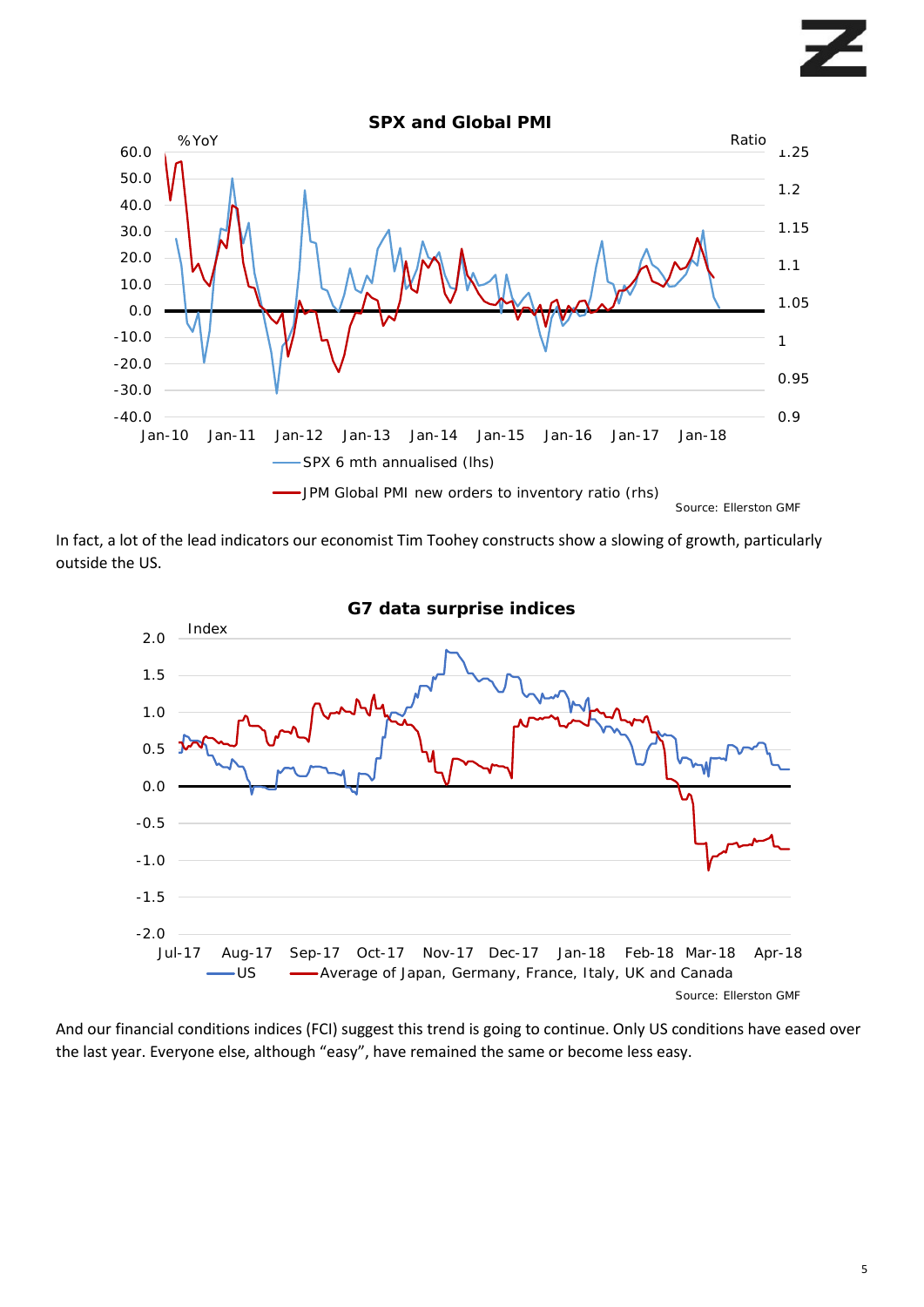

Why the divergence between the US and other countries? Well, the FCI's measure how supportive "conditions" are that support the economy. The calculation includes interest rates, long term interest rates, interest rates for corporates, the effect of equity prices (wealth), and the currency. (And for some countries, commodity prices.) The key difference between countries at the moment is the US equity market over the last year is still up some 15% v flat to down for most other countries, and the USD has weakened v all the major currencies, meaning all the other countries are losing competitiveness to the US.

So that is the big picture macro backdrop. US growth will stay firm, thanks to supportive financial conditions (and tax cuts). But growth elsewhere is set to moderate slightly. Still solidly above trend, but slightly softer. That changes the global image from one of synchronised growth acceleration, to one of moderately strong growth but with the US clearly out-performing.

That in turn suggests US equities will out-perform the rest of the world, and that the USD will do the same. If it should find a bottom here.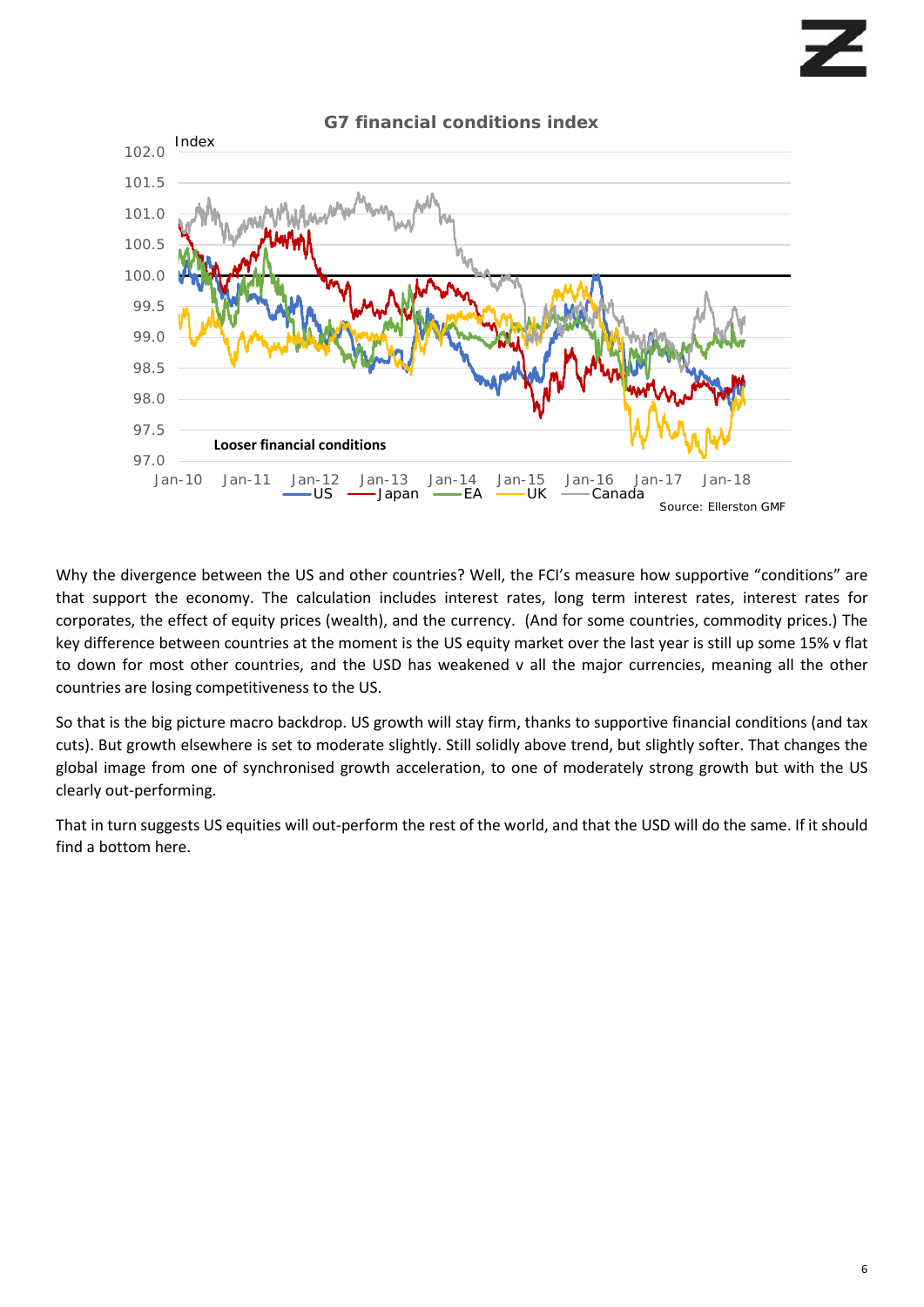#### **US Equities and US Dollar**



Interestingly, an increase in tariffs (protectionism) should also lead to a stronger USD, supporting the theme in the chart above.

All reasonably straight forward. Until the southerly hit. The one/two of Facebook and tariffs.

So what about Facebook and the like? Is their business model mortally wounded? Won't that crash US equities? There are a lot of people with a much better handle on this than myself, but listening to Hamish Douglas of Magellan last week, his view seemed reasonable – expect volatility and adjustments, but long term Facebook will continue to do extremely well.

And won't everyone lose with tariffs? Won't common sense prevail? Where will the tit for tat end? As I write it is escalating, not moderating.

Indeed, Trump will not relent until he gets real concessions here. China (and India) have been dragging the chain on tariff reductions



Source: Morgan Stanley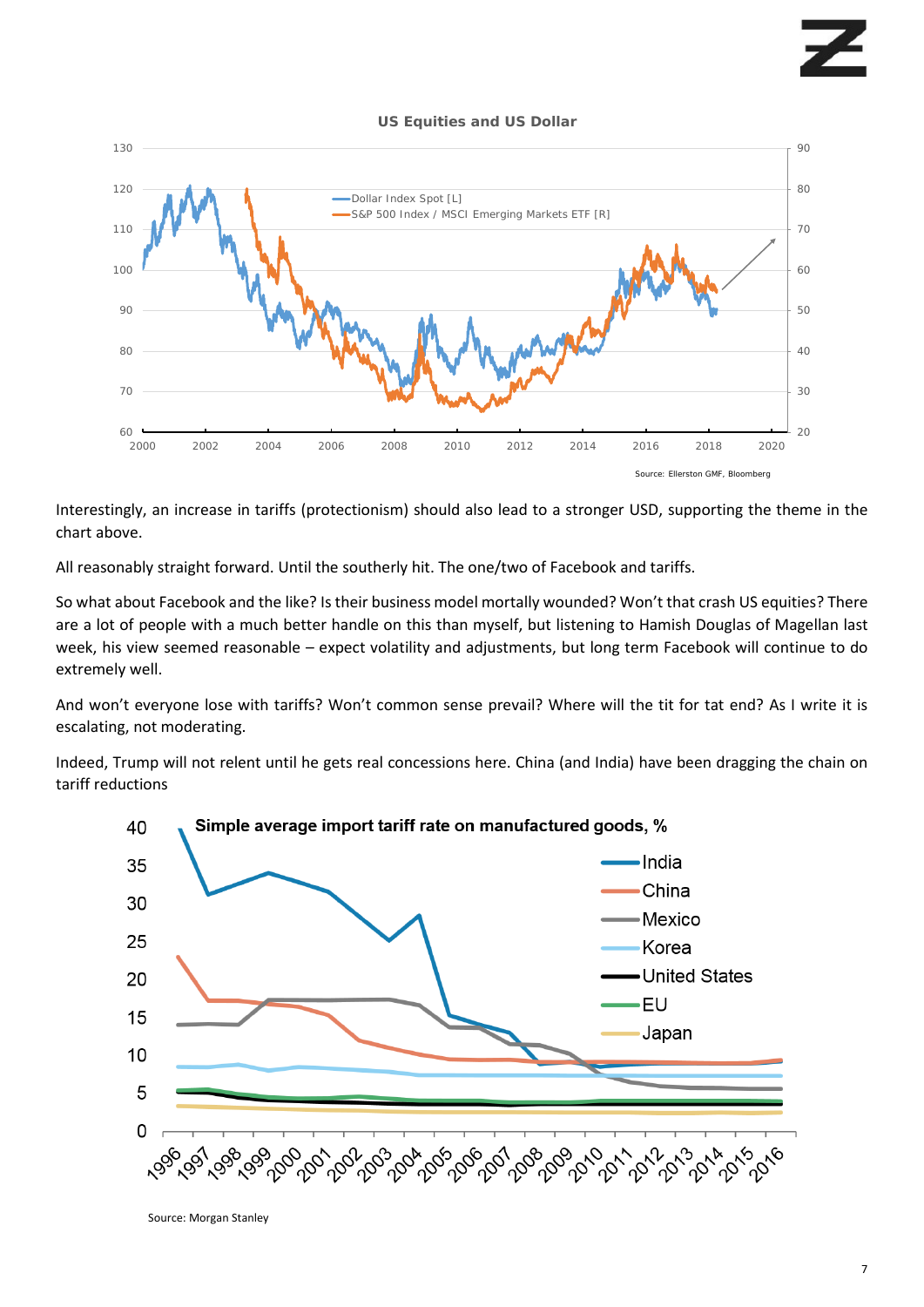## But the deficit is with China



Source: Morgan Stanley

| <b>Top China Exporting</b><br><b>Sectors to the US</b> | Total Export in the % of China's<br>Sector (US\$ bn) Total Export |       | <b>Potential Relocation</b><br>Amount (US\$ bn,<br><b>Assume 20%</b><br><b>Relocation</b> ) |
|--------------------------------------------------------|-------------------------------------------------------------------|-------|---------------------------------------------------------------------------------------------|
| <b>Communications Equipment</b>                        | 78                                                                | 15%   | 15.6                                                                                        |
| <b>Computer Equipment</b>                              | 59                                                                | 12%   | 11.7                                                                                        |
| Semiconductors                                         | 23                                                                | 5%    | 4.6                                                                                         |
| <b>Household Appliances</b>                            | 14                                                                | 3%    | 2.9                                                                                         |
| Motor Vehicle Parts                                    | 14                                                                | 3%    | 2.7                                                                                         |
| Audio & Video Equipment                                | 13                                                                | 3%    | 2.6                                                                                         |
| <b>Electrical Equipment</b>                            | 12                                                                | 2%    | 2.4                                                                                         |
| <b>Other General Machinery</b>                         | 11                                                                | 2%    | 2.2                                                                                         |
| <b>Precision Instruments</b>                           |                                                                   | $1\%$ | 1.5                                                                                         |
| <b>Electrical Equipment</b>                            |                                                                   | $1\%$ | 1.3                                                                                         |
| <b>Industrial Machinery</b>                            | հ                                                                 | $1\%$ | 1.3                                                                                         |
| Total                                                  | 244bn                                                             | 48%   | 49bn                                                                                        |

Source: Morgan Stanley

Are the tariffs so far material? No. If the 50b of US tariffs initially announced are fully imposed, the estimated hit to Chinese growth circa 0.15%. But now Trump is threatening another 100b. That is clearly alarming.

How bad can it get? Theoretically, if the US banned all imports from China, the hit to Chinese growth would be 1.3%. If China banned all direct and indirect imports from the US, US growth would slow by 0.9%. With reverberations, enough to possibly tip the world into recession.

But of course it won't continue to escalate. Will it? Well, for sure we are going to have more brinkmanship. It is Trump's modus operandi, as we have seen with NAFTA. But for Trump it is a negotiation, and he starts aggressive. So the market expects him to settle for realistic goals – in time.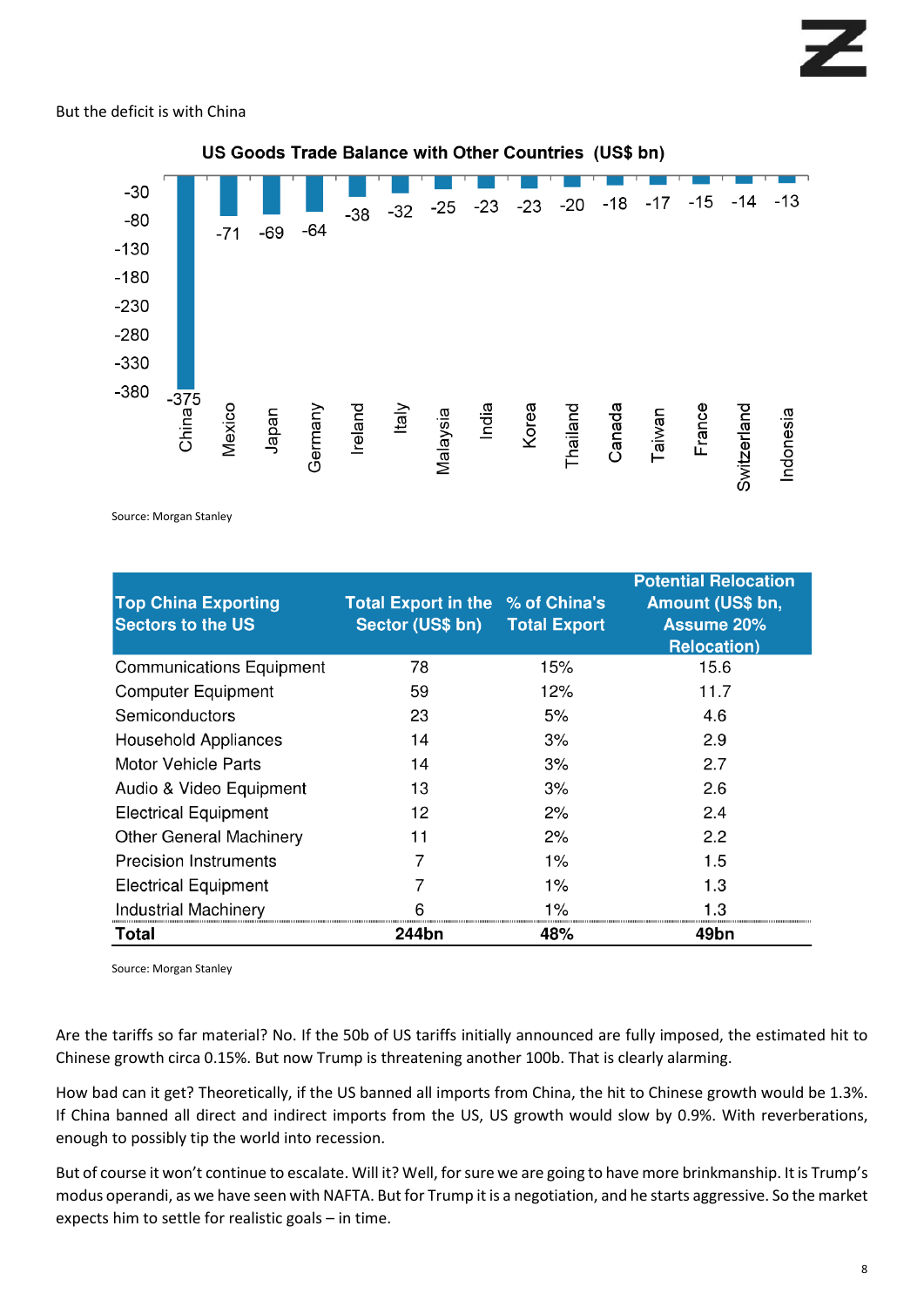And the Chinese? They initially made soothing sounds;

- China's Vice Premier Liu warns Mnuchin in a call that China will defend its own trade interests, but hopes both sides will remain 'rational' and work together to keep relations stable (Xinhua/Reuters);
- China's Vice Commerce Minister says China is considering ending some restrictions on foreign stakes (Reuters) and China's new Central Bank Governor Yi Gang pledges steady opening of the finance sector (Reuters).
- Finally, an FT piece on how Chinese officials are confident that carefully calibrated responses to US tariffs can help avoid a bigger crisis in Sino-US relations as it eyes more important long-term strategic aims, also confident they can reduce the \$375bn surplus in manufactured goods, and announce market opening measures, within 6 months to allow President Trump to claim victory before November's mid-terms.

But make no mistake. China will also do their share of brinkmanship. Indeed, in response to Trump's latest announcement of an extra 100b, they don't sound so soothing;

"We will not start a war -- however, if someone starts a war, we will definitely fight back," Gao Feng, the commerce ministry spokesman, said at a news conference in Beijing on Friday. "No options will be ruled out."

Mmm, what will those options look like? A couple of weeks ago Mei Xinyu, from China's equivalent of Treasury, gave a speech identifying what options China has. They could

- a) target tariffs at the US states that helped Trump to victory (done);
- b) they could sell their US treasuries, forcing yields higher and undermining the US stock market (they have already stopped buying);
- c) Or they could stop co-operating with the US (with regard to say North Korea).

So what is going to happen? It is obviously hard to say. But I do know this. China's \$1.17 trillion holding of US treasuries in the 800 ton gorilla in the room. Last year they purchased \$126.5 billion in Treasuries. This year they appear to have purchased none. What if they sell? What if they suggest selling? What if Trump thinks he can come up with some way to stop them selling? How would the Japanese feel about their \$1.06 trillion holding? Tariffs are a problem. But if the fight turns to treasuries, we are just starting the volatility ride.



So what does one do?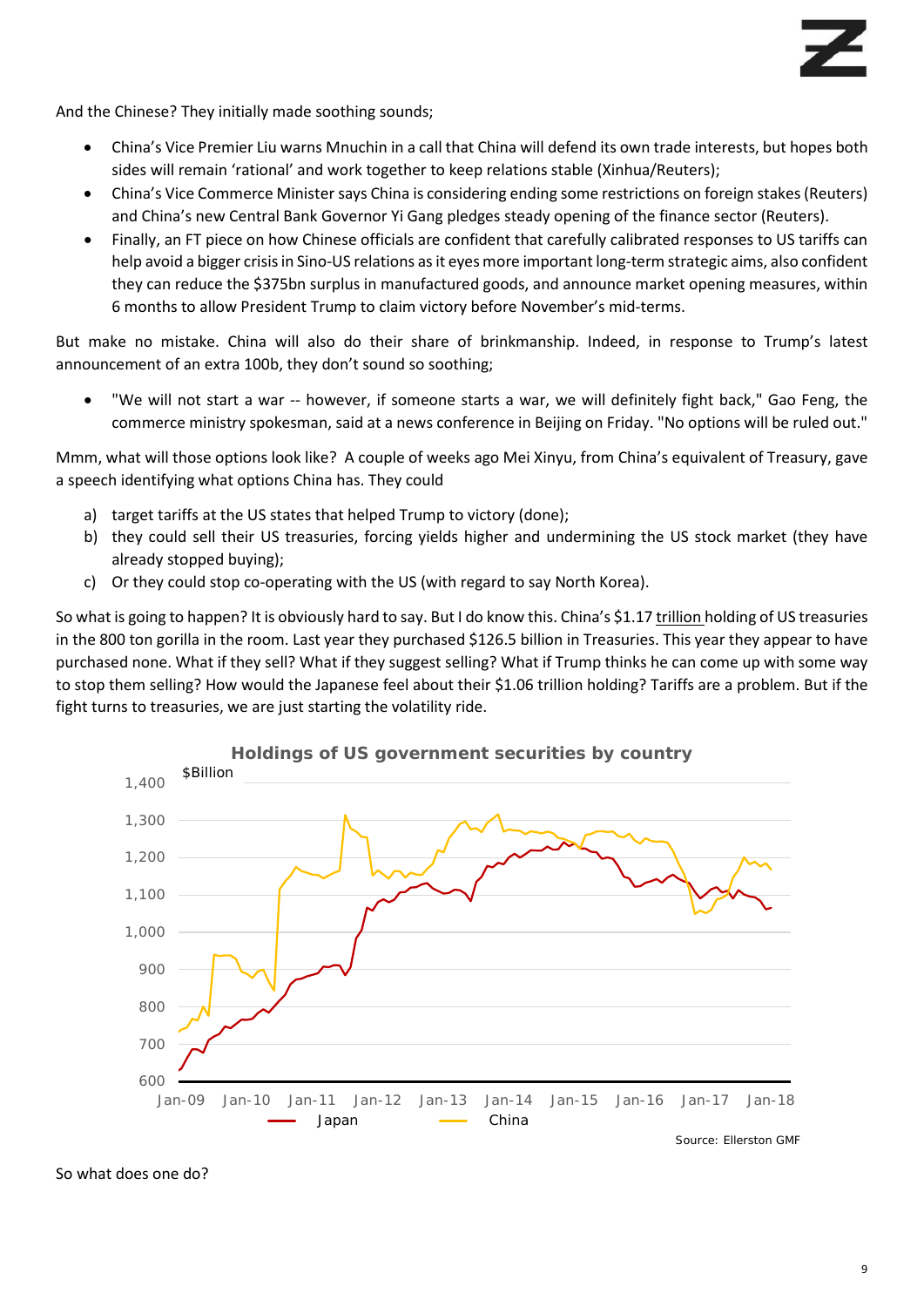First we focus on what we can forecast. We still believe the US economy will be strong. Indeed, the risk is that we get an outbreak in wages and/or inflation. The Fed needs to hike consistently back to 3.5%, they know it, and they are more determined than most realise. We are similarly determined to weather the storm and monetise that outlook.

And we take precautions. We are starting April with a reefed main and no genoa. Tariff concern will escalate and release, upsetting the markets for some months. In addition, some of the tech stocks will be rocky for a time, but again likely settle. We cannot predict the week to week tariff fear, or the bottom in some tech stocks. But we can forecast the growth outlook, and adjust for the actual consequences of tariffs and equity market weakness. As of now that is not material. What would make it material? A sharp fall in the equity market. So that is what we need to hedge.

So we have reduced risk and simplified our portfolio. Our main exposure to the Fed hiking is in the option market, where we will benefit if there is an increased expectation of rate hikes in the US in 2019. In March the market moved towards pricing 2 rate hikes after the employment numbers, before shaving expectations to just over one hike with the late month equity swoon. **We expect US expectations for hikes in 2019 will move towards 3 to 4 as we move through the year.** We have this trade in both futures and 6 month options, the latter to sustain the view.



But if tariffs escalate significantly, or there was a much larger fall in tech stocks, that will significantly dent US growth and likely derail the Fed. Indeed, **we think the strong US growth is so locked in now that the only thing that will derail it is an equity market crash.** And what is the best way to hedge against an equity crash? Puts on the US stock market? In this volatility, that is very expensive. We look for cheaper protection. AUD/YEN is highly correlated to equities in risk off episodes. And the option market there provides very "cheap" insurance. So we like short AUD/YEN in options to provide returns for the portfolio if the southerly turns into a cyclone.<sup>[4](#page-9-0)</sup>

<span id="page-9-0"></span><sup>&</sup>lt;sup>4</sup> When the US stock market falls, so does the AUDJPY. Scatter chart shows the 1 month change in US equites (SPX) v the one month change in AUDJPY.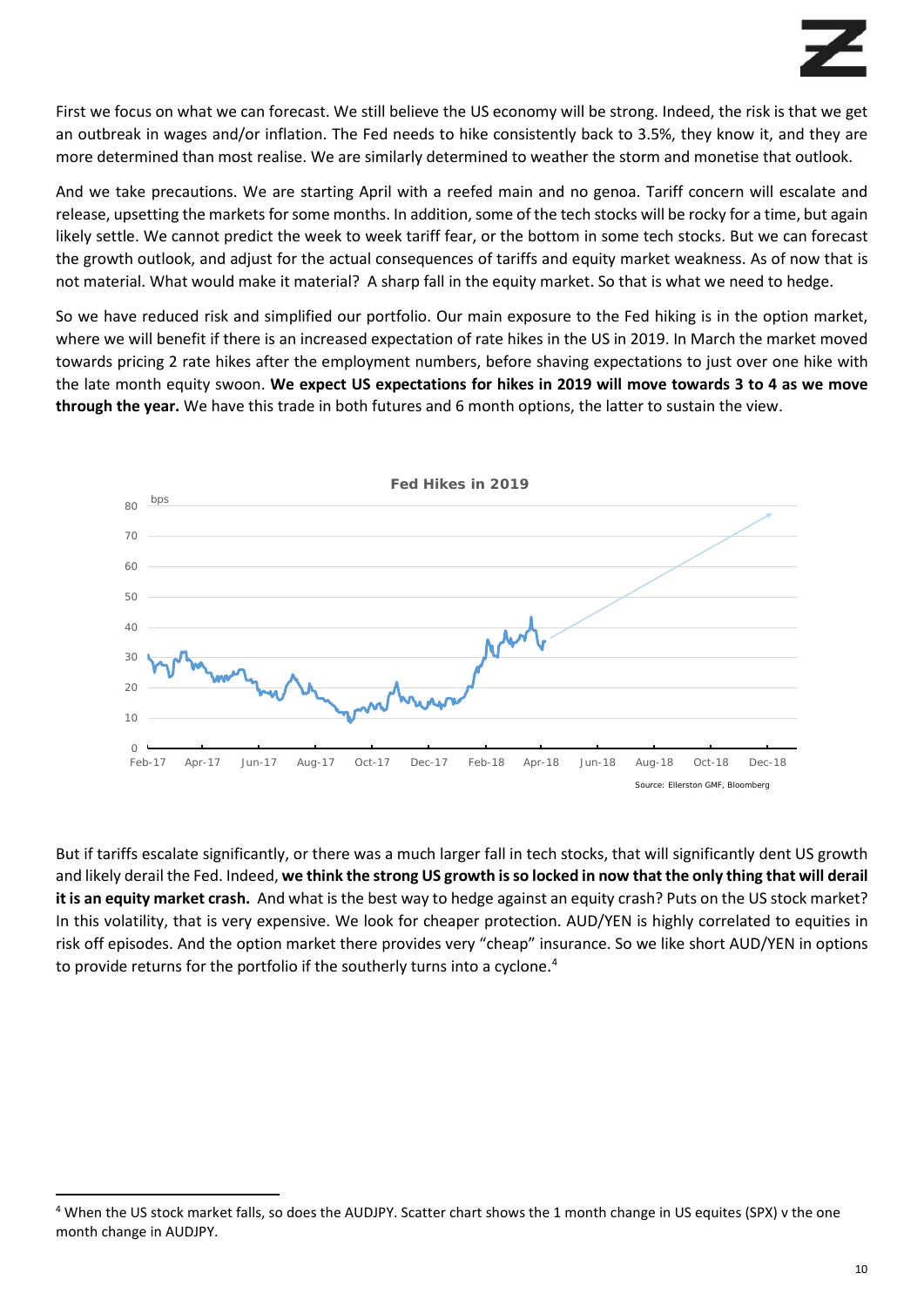

**AUDJPY and S&P 500 Correlation**

We have exotic options<sup>[5](#page-10-0)</sup> targeting AUDJPY to trade into the 74-79 range over the next two months. Expiry at say 76 would reward 16x the premium at risk. Our correlation analysis suggests that would equate to US equities being about 8% weaker. A similar option trade on the SP would return at best 7:1. We have a little of that too (in case the correlation is not ideal), but less given the risk reward.



### **AUDJPY Exotic FX Option Pay-off**

<span id="page-10-0"></span> <sup>5</sup> They are called exotics because they have a condition on them. If AUDYEN in this instance trades below 74 they are worthless. This allows us to construct a range trade with excellent risk/reward and limited loss. Indeed, by having the "knock-out" we save 72% on the vanilla option in this instance, improving the risk reward at 76 to 16:1 from 3:1 for a vanilla option. We have several of these options to spread the knock-out risk.